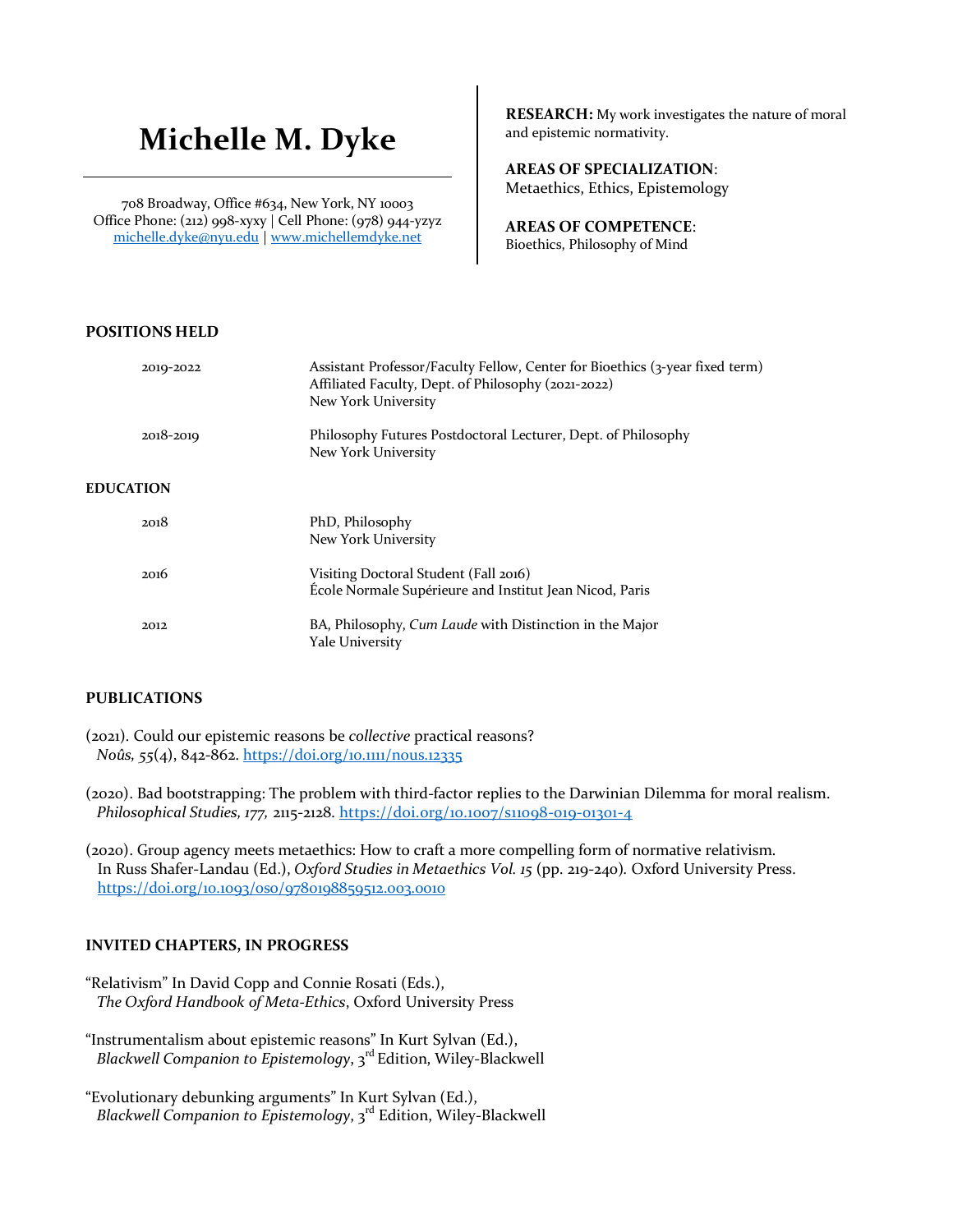## **AWARDS, FELLOWSHIPS, AND GRANTS**

NYU Faculty of Arts and Science Postdoctoral Travel Grant, Spring 2019 § Awarded preferentially to those "with an established track record of effort to diversify the academy" Mellon Dissertation Fellowship, 2017-2018 NYU Graduate School of Arts and Science Dean's Student Travel Grant, Spring 2018 NYU Graduate School of Arts and Science Dean's Student Travel Grant, Spring 2017 New York Institute of Philosophy Conference Grant, Spring 2017 NYU Department of Philosophy Student Travel Grant, Spring 2014 MacCracken Fellowship for Doctoral Study at NYU, 2012-2017

## **INVITED PRESENTATIONS**

#### **"Debating Evolution & Ethics – Does Evolution Undermine Mind-Independent Morality?"**

 with Russ Shafer-Landau University of Delaware, Dept. of Philosophy Newark, DE, March 2020

#### **CUNY Graduate Center Colloquium, Philosophy Program**

"Could Our Epistemic Reasons Be *Collective* Practical Reasons?" New York, NY, October 2019

## **PEER-REVIEWED PRESENTATIONS**

#### **St. Louis Annual Conference on Reasons and Rationality (SLACRR) 2022**

"Epistemic Blame and Epistemic Instrumentalism"

Hosted by UMSL, WUSTL, and SLU in St. Louis, MO, May 2022

#### **European Epistemology Network (EEN) Conference 2020**

"Could Our Epistemic Reasons Be *Collective* Practical Reasons?" University of Glasgow, U.K. and COGITO Research Group (*Invited for June 2020, Conference Postponed due to COVID-19)*

## **The 4th Southampton-Humboldt Normativity Conference**

"Could Epistemic Reasons Be *Collective* Practical Reasons?" University of Southampton, U.K., June 2019

#### **Canadian Society for the Study of Practical Ethics, Congress of the Humanities and Social Sciences**

"What Do Lisa, Her College's Chess Club, and NATO Have in Common? Rethinking What it Takes to Be an Agent" The University of British Columbia, Vancouver, June 2019

#### **Central New York (CNY) Moral Psychology Workshop**

"All Day, Every Day" Comments from Hille Paakkunainen Le Moyne College, Syracuse, NY, May 2019

## **The 13th Annual Madison Metaethics Workshop**

"Group Agency Meets Meta-Ethics: How to Craft a More Compelling Form of Normative Relativism" University of Wisconsin-Madison, September 2018

#### **Social Ontology 2018**

"What do Lisa, her College's Tango Club, and the US Marine Corps have in Common? Rethinking What it Takes to Be an Agent" Tufts University, Medford, MA, August 2018, in cooperation with the International Social Ontology Society

#### **The 2018 CEPPA (Centre for Ethics, Philosophy and Public Affairs) Graduate Conference**

"How to Avoid Three Problems for Moral Relativism: Attribute Reasons to Societies as Well as Persons!" University of St. Andrews, U.K., February 2018

#### **The 2017 Harvard-MIT Graduate Conference in Philosophy**

"From Normative Disagreement to Normative Antirealism?" Harvard University, April 2017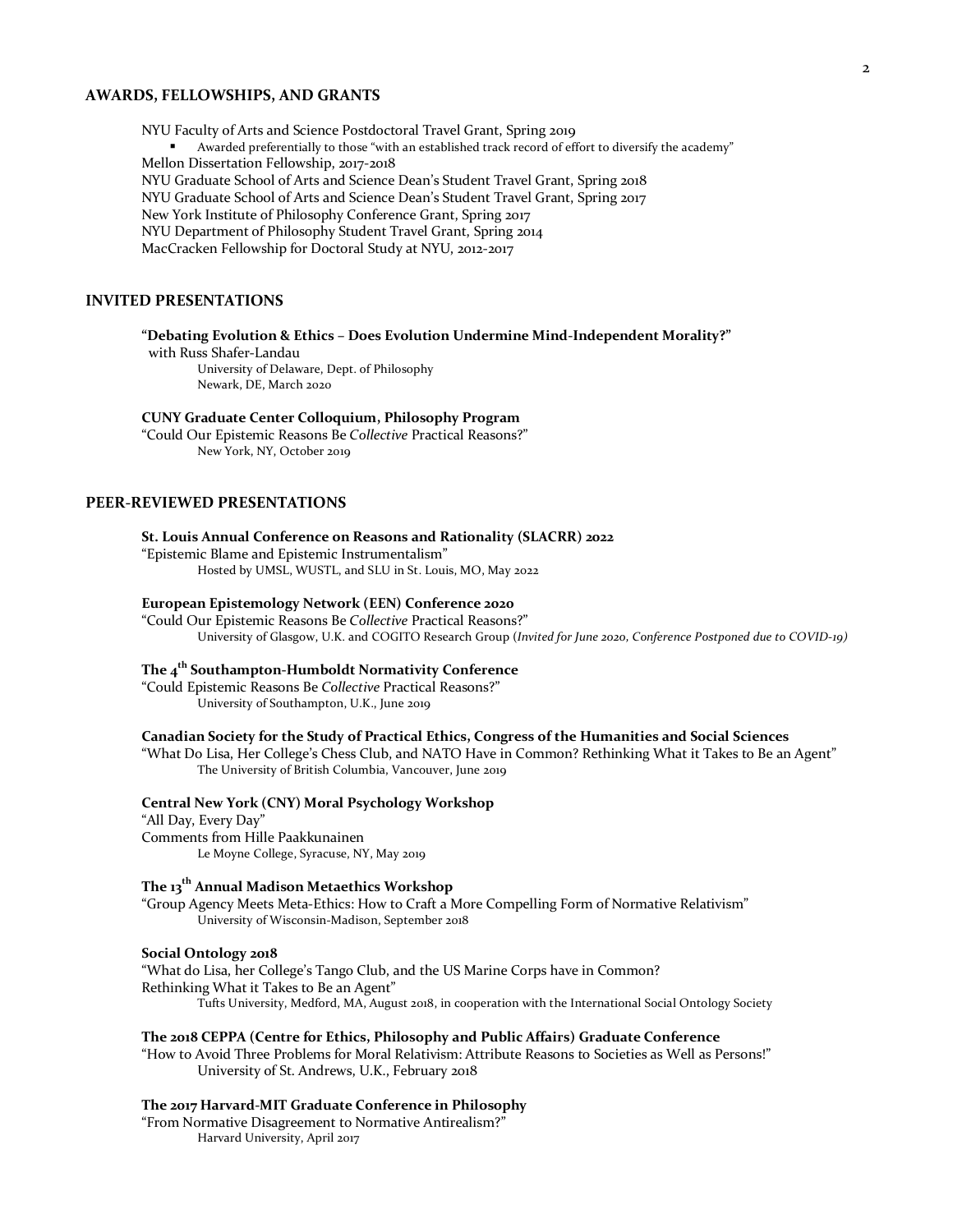#### **The 2017 Great Lakes Philosophy Conference: Ethical Intersections**

"Ethics, Explanation and Attitude-Dependence" Held in cooperation by Adrian College and Siena Heights University in Adrian, MI, March 2017

## **The 2017 University of Oklahoma Graduate Philosophy Conference**

"Bad Bootstrapping: The Problem with Third-Factor Responses to Reliability Challenges for Moral Realism" February 2017

#### **INVITED COMMENTARY**

## **Pacific APA (American Philosophical Association) Conference, Colloquium**

Comments on "A Standing Asymmetry Between Blame and Forgiveness" by Kyle Fritz and Daniel Miller Vancouver, Canada, April 2022

#### **Central APA Conference, Colloquium: "Actions and Attitudes"**

Comments on "Against Capacity Views of Action and Control" by Malte Hendrickx Chicago, IL, February 2022

## **Eastern APA Conference, Symposium**

Comments on "Normative Inference Tickets" by Jennifer Foster Baltimore, MD, January 2022

#### **Rocky Mountain Ethics Conference (RoME) 2021**

Comments on "Contingency, Sociality, and Moral Progress" by Olof Leffler Boulder, CO, August 2021 (session held virtually)

#### **Eastern APA Conference, Colloquium**

Comments on "A Quiet Moral Ontology" by Miles Tucker New York, NY, January 2021 (held virtually due to COVID-19)

#### **Central APA Conference, Colloquium: Debunking in Epistemology**

Comments on "Third-Factor Defenses of Moral Knowledge" by Luke Kallberg Chicago, IL, February 2020

#### **Eastern APA Conference, Colloquium: Ethics of Collectives**

Comments on "Harmless Torturers, Accumulation Cases, and a Solution to the Mismatch Problem" by Robert Gruber New York, NY, January 2019

## **COURSES TAUGHT AS SOLE OR PRIMARY INSTRUCTOR (NEW YORK UNIVERSITY)**

## GRADUATE (MA) SEMINAR:

Advanced Introduction to Bioethics (3 times: Fall 2019, 2020, and 2021) Topics in Bioethics: Controversies & Politics (3 times: Spring 2020, 2021, and 2022) Advanced Introduction to Public Health Ethics (2 times: Summer 2020 and Spring 2022)

## UNDERGRADUATE LECTURE COURSE:

Central Problems in Philosophy (Fall 2018)

#### UNDERGRADUATE SEMINAR:

Ethics & Identity: Disability, Gender, and Race (2 times: Spring 2020 and Spring 2021) Topics in Metaphysics & Epistemology: Moral Epistemology and the Debate Over Moral Realism (Spring 2019) Central Problems in Philosophy (Summer 2018) Philosophy of Mind (Summer 2017) History of Modern Philosophy (3 times: Summers 2015, 2016, and 2017)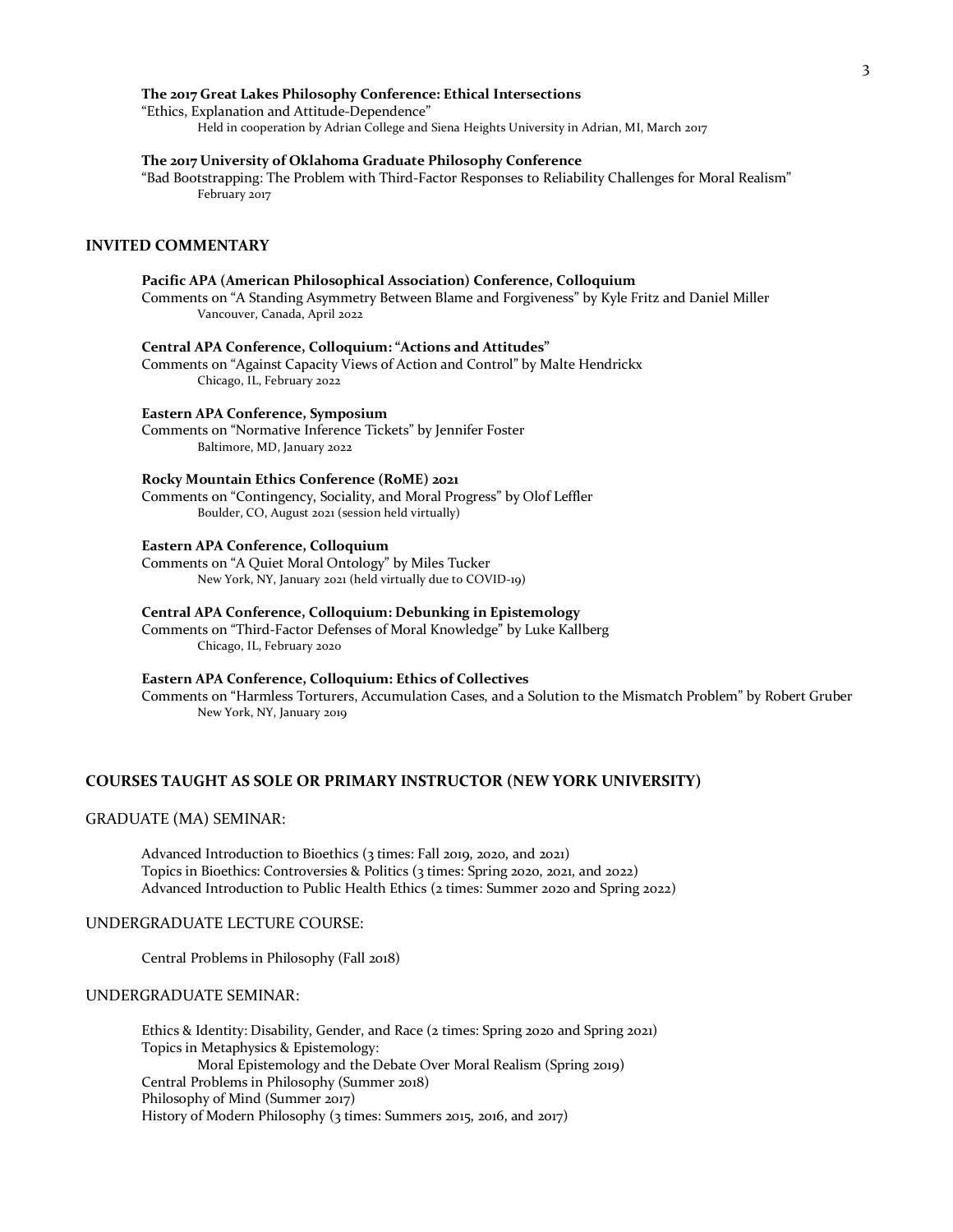## **COURSES TAUGHT AS TEACHING ASSISTANT (NEW YORK UNIVERSITY)**

Texts & Ideas: Attachment, Loss and the Passage of Time (Spring 2018) for Sharon Street History of Modern Philosophy (Spring 2016) for Anja Jauernig History of Ancient Philosophy (Fall 2015) for Jessica Moss History of Modern Philosophy (Spring 2015) for Kristin Primus Existentialism & Phenomenology (Fall 2014) for John Richardson

## **PEDAGOGICAL TRAINING COMPLETED**

Workshop on *Teaching Large Lectures*, NYU Center for the Advancement of Teaching (November 29, 2018) Workshop on *Improving Student Writing*, NYU Center for the Advancement of Teaching (October 5, 2018)

## **MA THESES ADVISED, CENTER FOR BIOETHICS (as primary academic advisor)**

Alejandro Suarez (2022) "Who is a Rightsholder?" Yasmeen Razack (2022) "Why Vaccine Surcharges are Justified" Aurela Dragani (2022) "The Ethical Issues of Xenotransplantation and Possible Future Regulations" Samuel Owusu (2021) "Ethical Implications of the Widespread Use of Informal mHealth Methods in Ghana" Nicholas Tilmes (2020) "The Limits of Fair Machine Learning: An Analysis of Structural Ableism in Algorithmic Hiring" Madeleine Boyle (2020) "Species Moral Capacity: An Alternative to Moral Individualism" Joseph Adams (2020) "To What Extent Can MDMA Facilitate Authentic Interpersonal Intimacy?" Tania Sleman (2020) "Conscientious Objection and Physician-Assisted Suicide: The Applications of a Compromise Approach and its Complexities" Cara Hunt (2020) "How Do Ethical Risks of Psychiatric AI Impact the Informed Consent Process?"

## **SERVICE (TO THE UNIVERSITY AND TO THE PROFESSION)**

Co-Organizer and Founder, NYU Philosophical Bioethics Workshop 1<sup>st</sup> workshop held virtually, November 2020 2<sup>nd</sup> workshop held on campus, April 2022

- Session Chair,  $16^{th}$  Annual Madison Metaethics Workshop University of Wisconsin-Madison, September 2021
- Teaching Excellence Committee, Substitute Member NYU School of Global Public Health (Spring 2020)
- Session Chair, Pacific APA Conference, Colloquium: Philosophy of Mind (II) Seattle, WA, April 2017
- Graduate Student Peer Mentor NYU Graduate School of Arts and Science (2016-2018) NYU Department of Philosophy (2017-2018)
- Graduate Assistant, 12<sup>th</sup> Annual Conference on Issues in Modern Philosophy: God NYU, November 2015